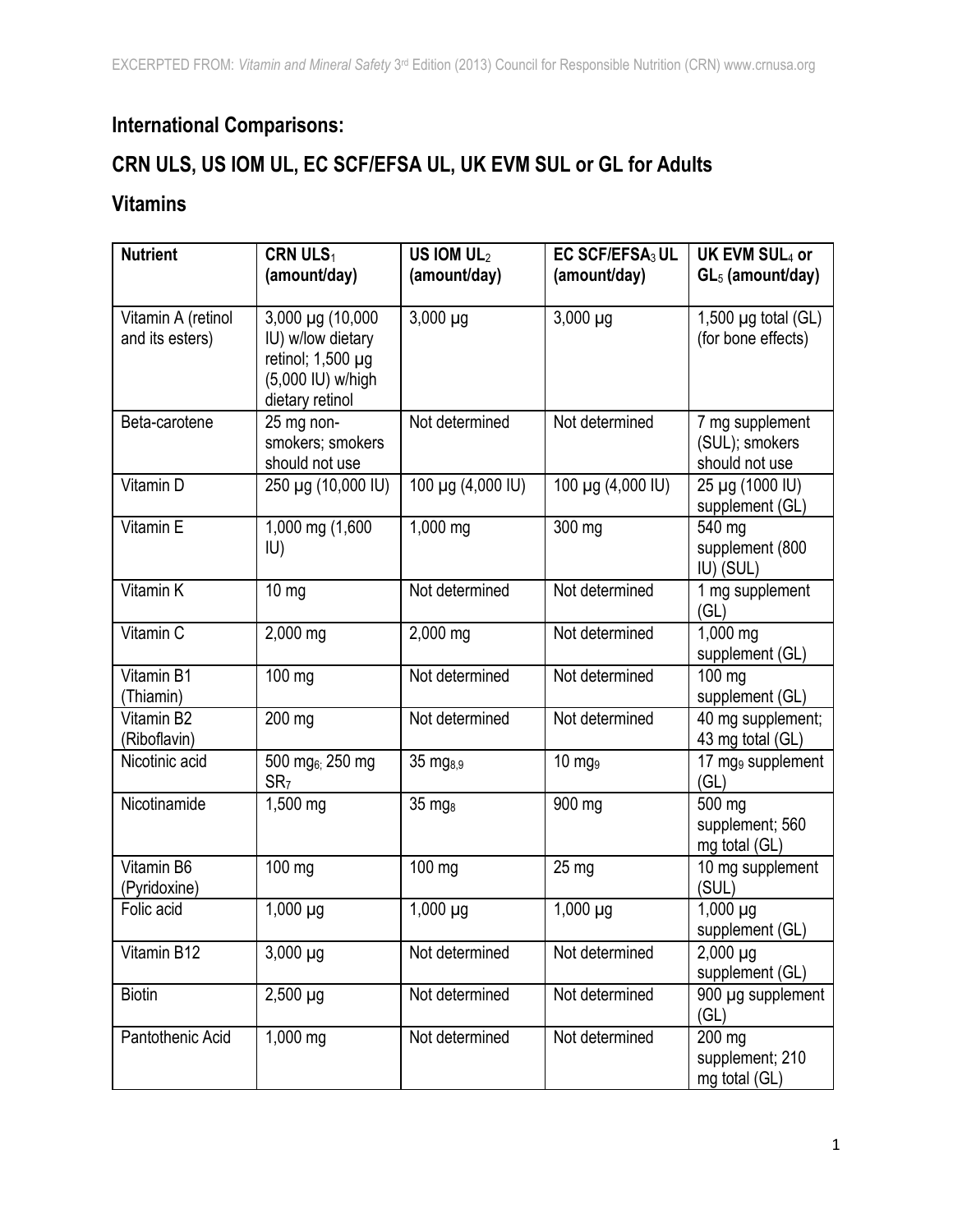#### $1$  ULS = CRN's Upper Level for Supplements

- $^{2}$ UL = Tolerable Upper Intake Level (applies to total intake unless specified otherwise)
- $^3$ EFSA (European Food Safety Authority) assumed this assessment function in place of EC SCF in January 2004
- $4$  SUL = Safe Upper Limit (may apply to either total or supplemental intake, as specified)
- $5$  GL = Guidance Level (may apply to either total or supplemental intake, as specified)
- ${}^{6}$ Based on liver and gastrointestinal toxicity
- $7$  SR = slow-release (time-release) formulations of nicotinic acid
- <sup>8</sup> IOM UL for niacin is set for both nicotinic acid and nicotinamide
- $^{\circ}$ Based on vasodilative flushing reaction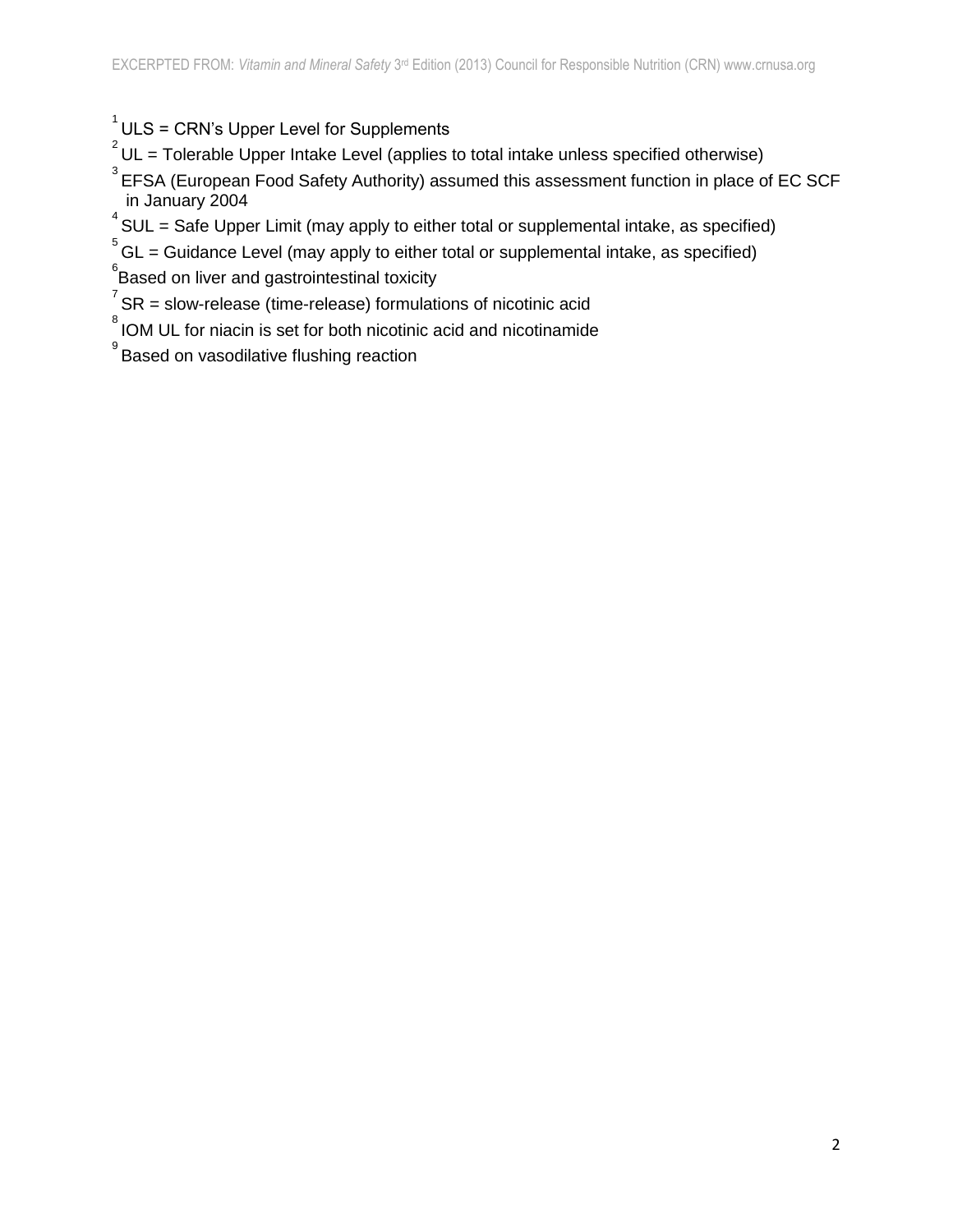## **International Comparisons:**

## **CRN ULS, US IOM UL, EC SCF/EFSA UL, UK EVM SUL or GL for Adults**

#### **Minerals and Trace Elements**

| <b>Nutrient</b> | CRN ULS <sub>1</sub><br>(amount/day)  | US IOM $UL2$<br>(amount/day) | EC SCF/EFSA <sub>3</sub> UL<br>(amount/day) | UK EVM SUL4 or<br>$GL5$ (amount/day)         |
|-----------------|---------------------------------------|------------------------------|---------------------------------------------|----------------------------------------------|
| Calcium         | 1,500 mg                              | 2,500 mg (19-50)<br>yrs)     | 2,500 mg                                    | 1,500 mg<br>supplement (GL)                  |
| Phosphorus      | 1,500 mg                              | 4,000 mg                     | Not determined                              | 250 mg<br>supplement; 2,400<br>mg total (GL) |
| Magnesium       | 400 mg                                | 350 mg nonfood<br>sources    | 250 mg nonfood<br>sources                   | 400 mg<br>supplement (GL)                    |
| Potassium       | 1,500 mg (500<br>mg, 3x per day)      | Not determined               | Not determined                              | 3,700 mg<br>supplement (GL)                  |
| Boron           | 6 mg                                  | 20 mg                        | $10 \text{ mg}$                             | 9.6 mg total (SUL)                           |
| Chromium        | 1,000 $\mu$ g (any form<br>of Cr III) | Not determined               | Not determined                              | 10 mg (10,000 µg)<br>total (GL)              |
| Copper          | 9 <sub>mg</sub>                       | $10 \text{ mg}$              | 5 mg                                        | 10 mg total (SUL)                            |
| Fluoride        | No ULS (UL= $6$<br>mg)                | $10 \text{ mg}$              | 7 mg (>15 yrs)                              | Not determined                               |
| lodine          | $500 \mu g$                           | $1,100 \mu g$                | $600 \mu g$                                 | 500 µg<br>supplement; 930<br>µg total (GL)   |
| Iron            | 60 mg (full<br>stomach)               | 45 mg (empty<br>stomach)     | Not determined                              | 17 mg supplement<br>(GL)                     |
| Manganese       | $10 \, mg$                            | $11 \text{ mg}$              | Not determined                              | 4 mg supplement;<br>12.2 mg total (GL)       |
| Molybdenum      | 350 µg                                | $2,000 \mu g$                | 600 µg                                      | $230 \mu g$ food (GL)                        |
| Selenium        | $200 \mu g$                           | $400 \mu$ g                  | $300 \mu g$                                 | 350 µg<br>supplement; 450<br>µg total (SUL)  |
| Zinc            | 30 mg                                 | 40 mg                        | $25 \text{ mg}$                             | 25 mg supplement;<br>42 mg total (SUL)       |